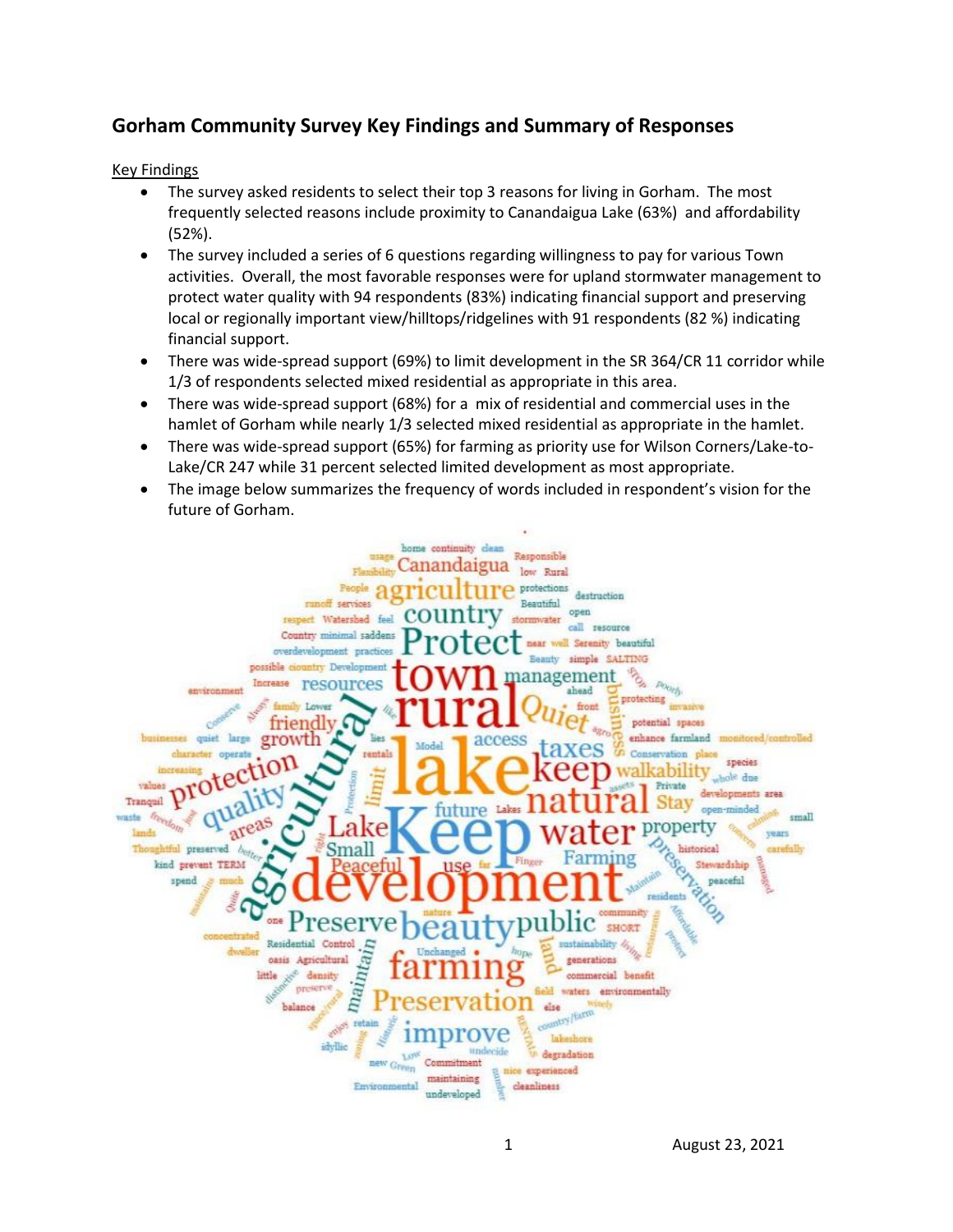- The most frequently expressed vision sentiment was desire for agriculture and faming to maintain rural/county character expressed by 22 percent. Twenty-two percent also expressed desire for environmental protection with half specifying protect Canandaigua Lake or preserving water quality and half expressing more generalized desire to protect/preserve/conserve the environment or natural resources. .
- Tabulation is based on 117 survey responses. Sixty percent of respondents live in Crystal Beach or the SR 364/CR 11 corridor. A higher percentage of respondents were in all age groups 55 and over than the estimated percent of such residents in the Town.

# Survey Publicity

The Gorham Community Survey was available for on-line or paper completion from mid-May to mid-August, 2021. Publicity about the survey included a link in the newsletter mailed to all property owners; e-mail to those on the Town list and Town of Gorham members of the Canandaigua Lake Watershed Association; social media posts by town, library, and Ontario County Planning Department staff; Aframe signs at the Transfer Station, in the hamlets of Gorham and Crystal Beach, and in the Village of Rushville; and a targeted mailing of paper surveys to 50 Mennonite households. Paper copies were also available at Georgio's in Crystal Beach and at Town Hall.

#### Summary of Respondents and Responses

Completed surveys were received from 117 individuals. This represents 3.4 percent of the Town of Gorham's estimated 2019 population age 18 and over. While efforts were made to obtain responses from a cross section of the community, respondents were self-selected and responses do not represent a random sample of Town residents and no statistically significant conclusions can be drawn.

One or 2 respondents skipped most questions, 19 respondents skipped open ended question 12 vision for Gorham, 74 respondents provided an e-mail to be added to the Town's distribution list, and 34 expressed interest in being involved in Comprehensive Plan preparation or implementation. Half of respondents provided additional comments.

Twenty percent of respondents indicated they live in Crystal Beach and an additional forty percent live in the SR 364/CR 11 corridor or side streets. Nearly 15 percent of respondents live on less than 10 acres, 11 percent live in the hamlet of Gorham, 10 percent live on 10 or more acres, 3 percent live in the Village of Rushville and 2 percent own property but do not live in Gorham. Seventy-six percent are year-round residents, 22 percent are seasonal residents, and 2 percent own rental property.

More than  $\frac{1}{2}$  of respondents have lived in Gorham for more than 20 years. Survey respondents are much more likely to be age 55 and over compared to all Town residents as seen in the chart below. The distribution of household type for respondents also differs from that of the Town as a whole. More than half of respondents are family households with no children, % are family households with children, 11 percent are single person households evenly split younger or older than 65, and 11 percent are other household types.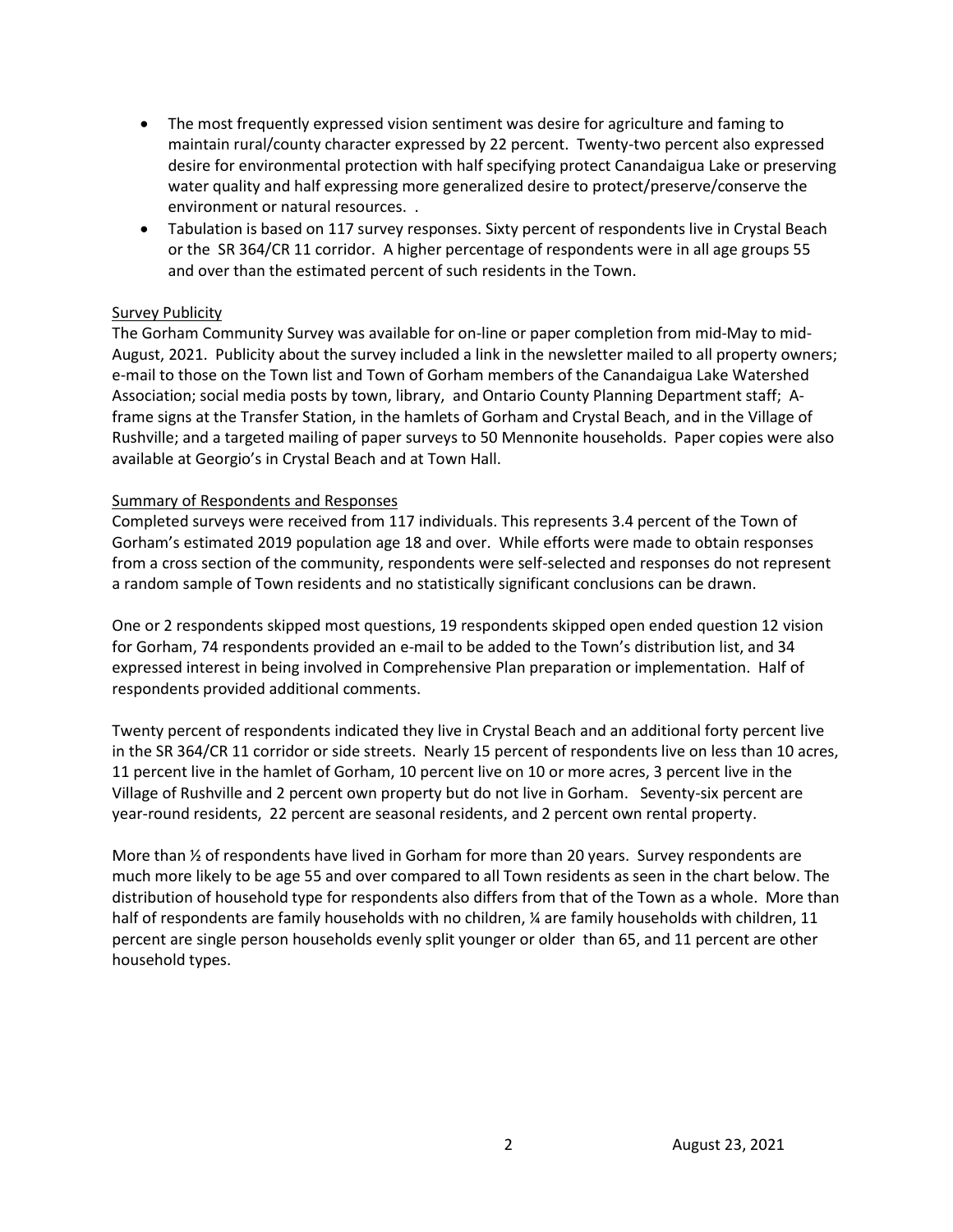

# Reasons for Living in Gorham

Respondents were asked to select their top 3 reasons for living in Gorham. While only 1 respondent skipped this question, the 299 responses indicate not everyone selected 3 reasons. Nearly 2/3 selected proximity to Canandaigua Lake and just over half selected affordability. The next most common responses selected by 42 (35%) and 45 (38%) people were live near family and good area for retirement. Approximately one in five respondents (17 to 20%) selected Marcus Whitman School or living in agricultural area as a reason to live in Gorham and 14 (12%) selected good agricultural land. Twenty respondents selected other including living in quiet, rural small town close to services (10), house, low taxes, good roads, or diversity.

#### Willingness to Pay

The survey included a series of 6 questions regarding willingness to pay for various Town activities. Overall, the most favorable response was for upland stormwater management to protect water quality with 94 respondents (83%) indicating financial support and over 1/3 willing to spend \$100 annually. Preserving local or regionally important views/hilltops/ridgelines received a similar level of overall financial support, though only ¼ were willing to spend \$100 annually.

Seventy-two percent indicated financial support to enhance walkability and bikeability of hamlet/lakefront areas with more than 1/4 willing to spend \$100 annually.

Two-thirds of respondents indicated financial support to increase sustainability of municipal facilities with twice as many willing to spend \$25 annually (33) as willing to spend \$100 annually (15). A slight majority (55 %) indicated financial support to expand public access to Canandaigua Lake with nearly as many willing to spend \$50 annually (21) as \$25 annually (24) and a similar share willing to spend \$75- \$100 annually (19).

Forty-five percent of respondents indicated a willingness to spend to expand the availability of public water even though an estimate 70 to 80 percent of respondents and town, including those living in hamlets of Crystal Beach and Gorham, Village of Rushville, and most of those in the SR 364/CR 11 corridor, already have access to public water.

3 August 23, 2021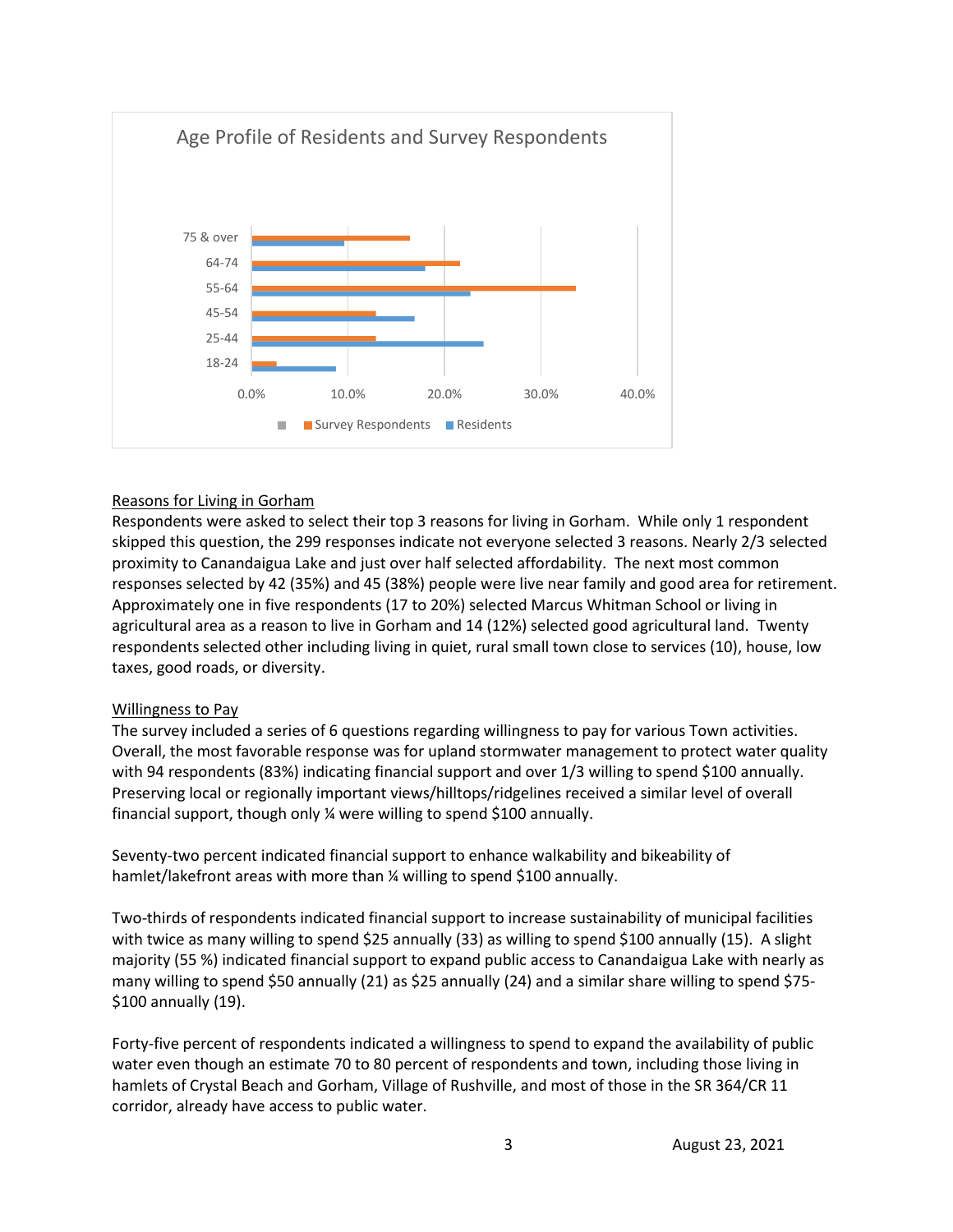## Land Use Preferences

The survey asked for input on appropriate land use for 7 geographic areas. Only 3 respondents skipped this question entirely, however, 9 to 22 respondents skipped specific geographic areas. Respondents were able to select all land use type considered appropriate for each geographic area, so the total of the share of those selecting a type of land use as appropriate in a geographic area may equal more than 100 percent.

There was wide-spread support (69%) to limit development to protect gullies, steep slopes, woodlots and ridgelines in the SR 364/CR 11 corridor while 1/3 of respondents selected mixed residential as appropriate in this area. There was wide-spread support (68%) for a mix of residential and commercial uses in the hamlet of Gorham while nearly 1/3 selected mixed residential as appropriate in the hamlet. There was wide-spread support (65%) for farming as priority use for Wilson Corners/Lake-to-Lake/CR 247 while 31 percent selected limit development as most appropriate.

More than half (57%) of respondents selected farming as priority use as appropriate land use for Wilson Corners/Lake-to-Lake/CR 247, while 31 percent selected limited development as appropriate for Wilson Corners. Half of respondents selected farming as priority use as appropriate for undefined geographic areas and 44 percent selected limit development as appropriate land use for undefined geographic areas.

Thirty-one respondents selected each of the 4 land use types ( mixed use, mixed residential, farming, and limited development) as appropriate for Reed Corners/CR 18/Depew/SR 247 north. Selected appropriate land use for Crystal Beach also varied considerably with nearly  $\frac{1}{2}$  (50 respondents) selecting limited development, 40 percent (42 respondents) selecting mix of residential and commercial use, and 1/3 (33 respondents) selecting mixed residential, including single family, townhouse and apartments, as appropriate. The survey also asked about overall satisfaction with the current land use pattern in Gorham. Sixty-one percent indicated satisfaction with 18 percent very satisfied and 43 percent satisfied. Thirty percent where neither satisfied nor dissatisfied and 9 percent were dissatisfied.

# Vision for Gorham

Ninety-eight (98) respondents provided a word or phrase that best describes their vision for the town of Gorham. An image of responses is provided on page 1.

The most frequently expressed sentiment was desire for agriculture and faming to maintain rural/county character expressed by 22 percent . Twenty-two percent expressed desire for environmental protection with half specifying protect Canandaigua Lake or preserving water quality and half expressing more generalized desire to protect/preserve/conserve the environment or natural resources. Twelve percent indicated a desire for a calm/tranquil/quiet/peaceful community.

Four respondents expressed a desired vision of low taxes or no/limited development or responsible growth/residential-commercial growth/more restaurants. Two respondents expressed a desired vision of historic, walkable, small town, public water, no change, or individual autonomy. Other sentiments expressed by a single respondent include affordable, flexible, family friendly, simple and just, low density, private, balance between ag and lake dwellers, thoughtful, clean it up, and use less salt.